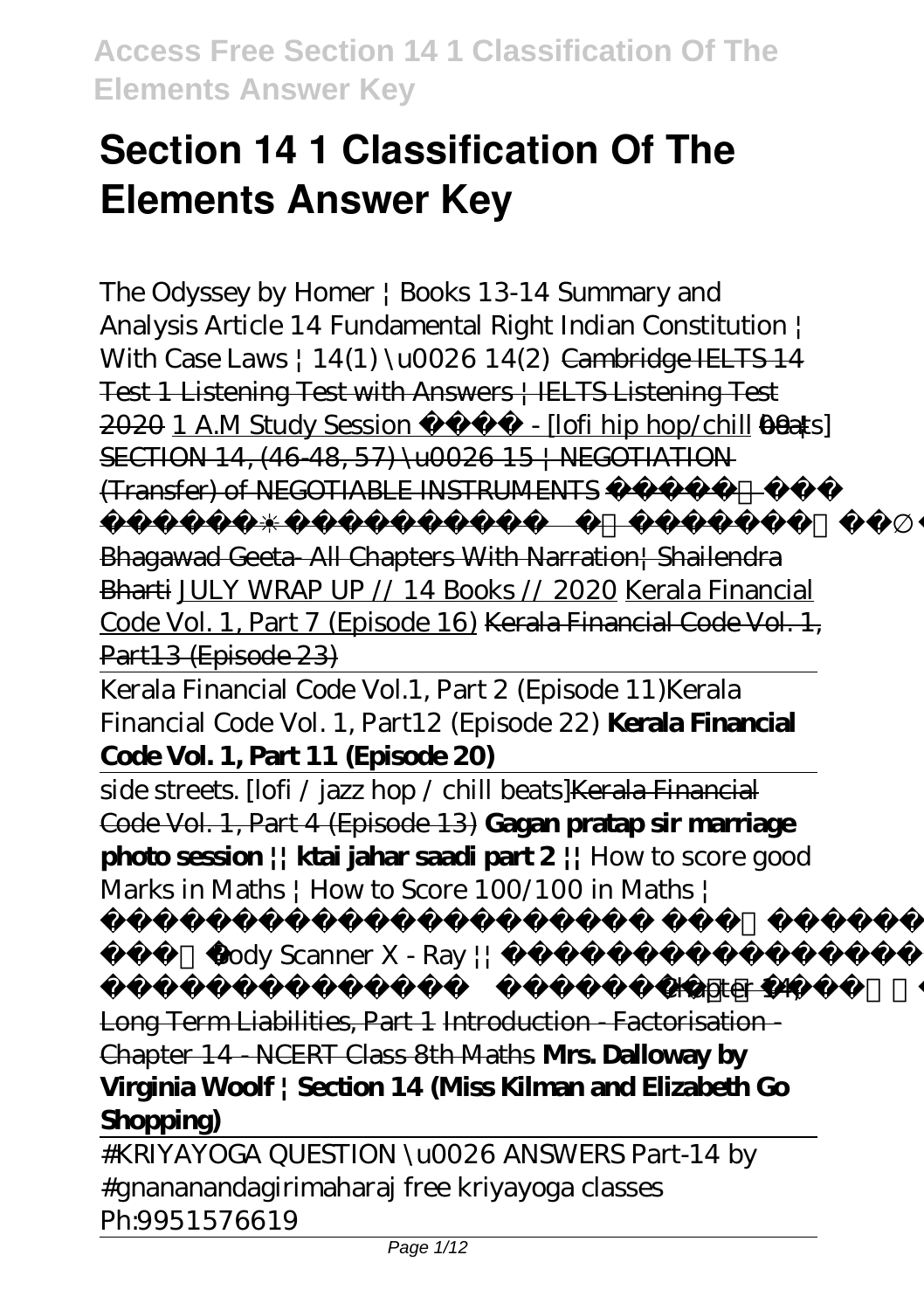Chemistry Part II Chapter 14 Protein \u0026 its Classification*RULE AGAINST PERPETUITY: Section 14 of Transfer of Property Act 1882 in HINDI Full Lectures* Home - Day 14 Return | 30 Days of Yoga With Adriene #15 Analogy - JKSSB Class IV Vacancy Reasoning Free Classes // All Types of Analogy || Basics **Chemistry Part II Chapter 14 Classification of Enzymes** Introduction - Mensuration - Chapter 11 - NCERT Class 8th Maths BHU New Students!!Classes!!Offline campus Chemistry Part II Chapter 14 Biopolymers , Carbohydrates \u0026 its Classification **MonoSaccharides** 

| Semiconductor Electronics | Semiconductors Classifications | Class 12 Physics Chapter 14 | 14.1 |**Section 14 1 Classification Of**

There are currently no known outstanding effects for the Road Traffic Regulation Act 1984, Section 14. [ F1 14 Temporary prohibition or restriction on roads. (1) If the traffic authority for a road...

# **Road Traffic Regulation Act 1984**

14.1 These arrangements are intended to supplement statutory sick pay to provide additional payment during absence due to illness, injury or other disability. This section is supplemented by annex 26, which sets out a framework to support employers and staff in the management of sickness absence and in managing the risk of premature and unnecessary ill health retirements.

### **Section 14 Sickness absence England - NHS Employers**

5. Section 14(1) states Section 1(1) does not oblige a public authority to comply with a request for information if the request is vexatious. 6. The Freedom of Information Act was designed to give individuals a greater right of access to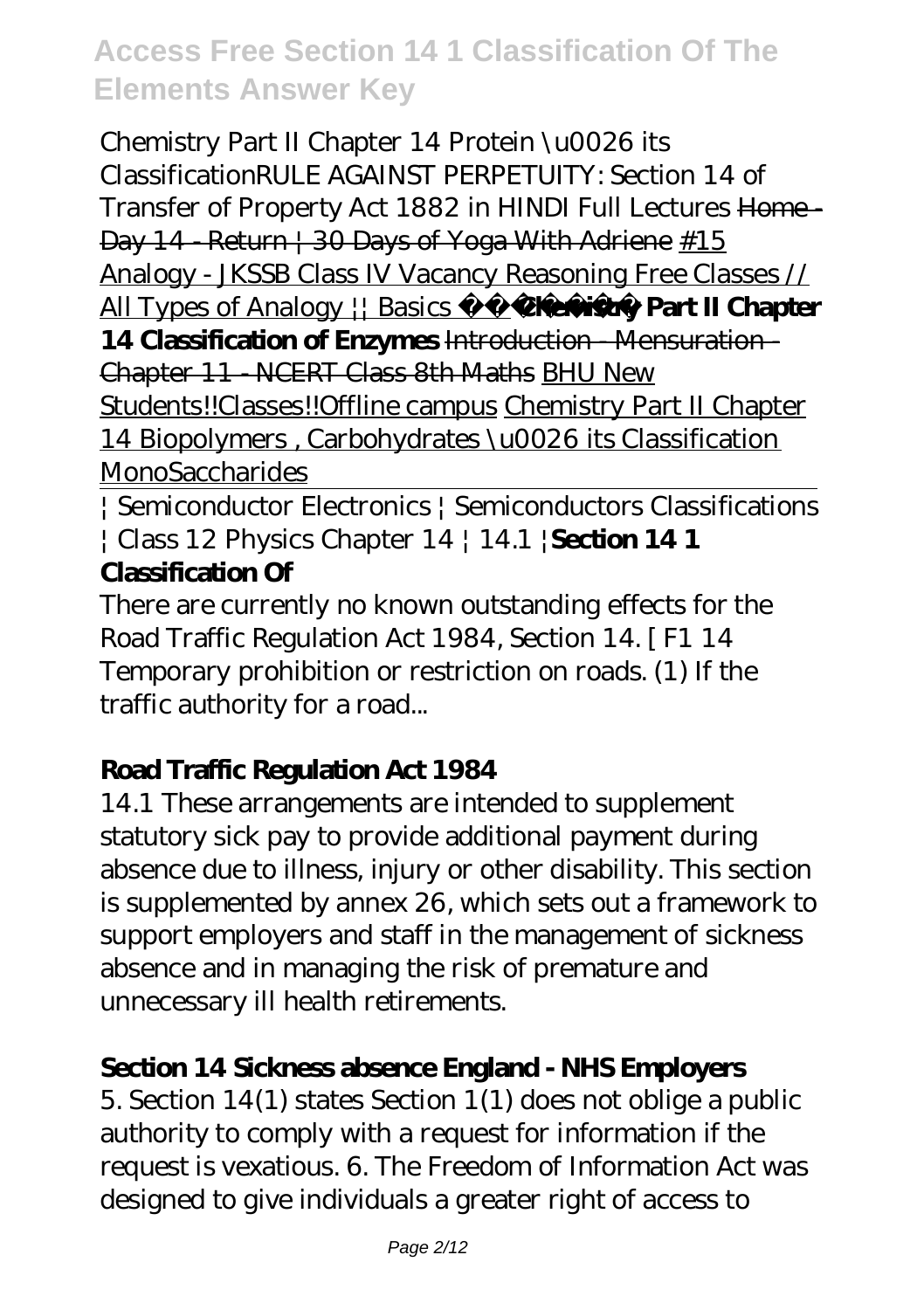official information with the intention of making public bodies more transparent and accountable. 7.

#### **Dealing with vexatious requests (section 14)**

Section 14 transfers will either follow the Section 14.1 or 14.8 process. For Section 14.1 transfers, we are required to submit the transfer documents to the Registrar of ... Section 14.1 Classification of the Elements Chapter 14 ... Start studying Holt Biology Chapter 14 Classification of Organisms.

#### **Section 14 1 Classification Of The Elements Answer Key**

If a chemical product meets dangerous goods classification criteria, a UN number (i.e., four-figure identification number, UN1128) will be assigned and provided in section 14. In this article, we will provide a few tips about how to complete the SDS section 14. Required Info in SDS Section 14 Transport Info

#### **GHS SDS Preparation Tip 5: How to Complete Section 14 ...**

An SDS was supplied, which in section 14, gave the transport classification covering all the points as set out in REACH SDS requirements and in the current guidance. The UN number (UN1950), Proper Shipping Name, as in the IATA Dangerous Goods Regulations (DGRs) (aerosols, non-flammable, oxidising), as well as by the surface modes (AEROSOLS) and class (Division 2.2(5.1)) were quoted.

#### **The importance of SDS section 14 information | Croner-i**

Public Order Act 1986, Section 14 is up to date with all changes known to be in force on or before 10 November 2020. There are changes that may be brought into force at a future date. Changes that...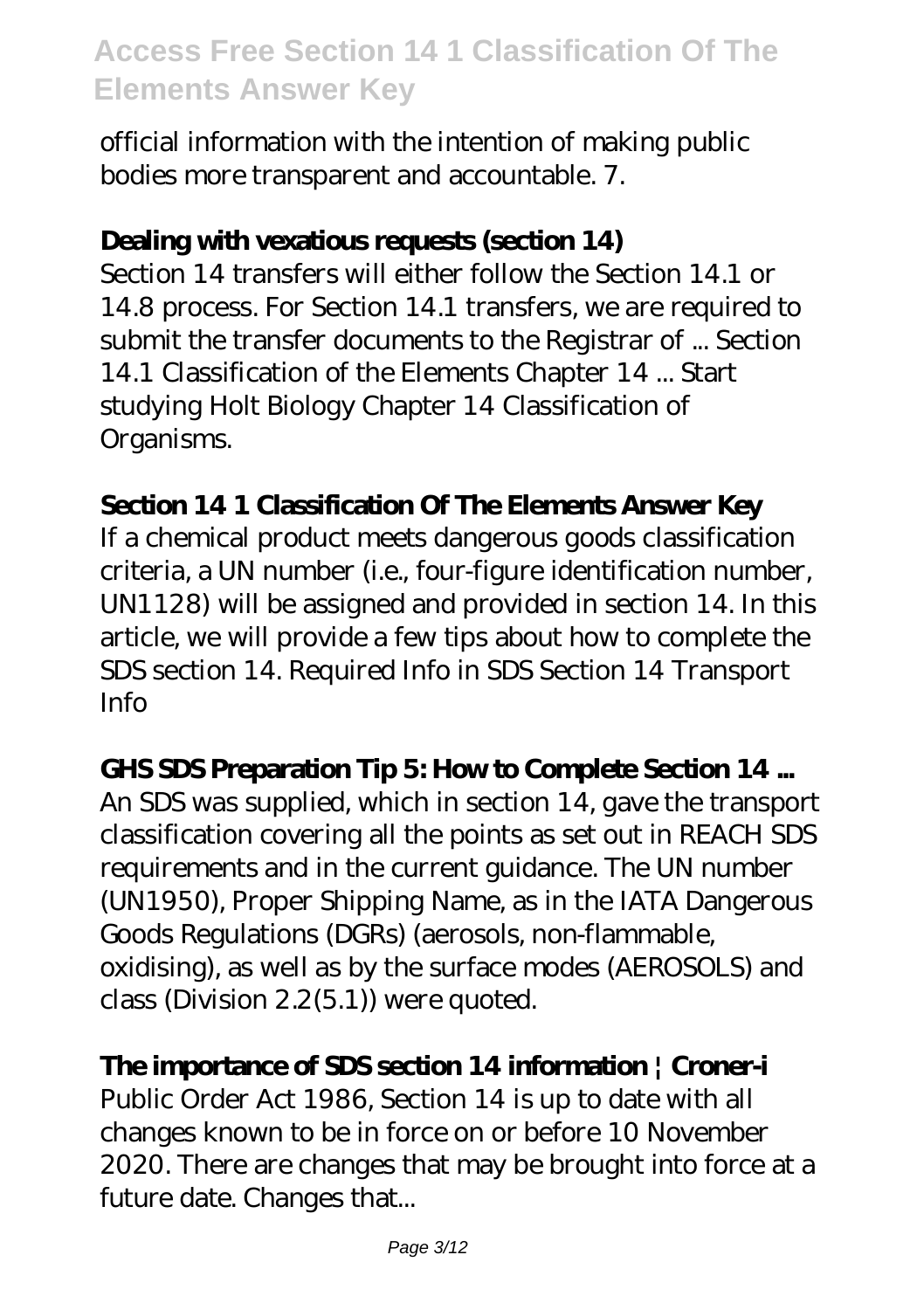## **Public Order Act 1986 - Legislation.gov.uk**

..... nything contained in sub-section (1), if the Board is satisfied that it is necessary or expedient so to do, it may, by notification in the Official Gazette, fix tariff values for any class of imported goods or export goods, having regard to the trend of value of such or like goods, and where any such tariff values are fixed, the duty shall be chargeable with reference to such tariff value.

### **Section 14 - Valuation of goods. - Customs Act, 1962**

The classification rules are based on different criteria such as the duration of contact with the patient, the degree of invasiveness and the part of the body affected by the use of the device. Intended purpose is defined in Article 1 paragraph 2(g) of Directive 93/42/EEC. The other terms are defined in chapter I section 1 of

# **MEDICAL DEVICES Guidance document Classification of ...**

Classification It is acknowledged that the traditional classification of caesarean section into 'elective' and 'emergency' is of limited value for data collection and audit of obstetric and anaesthetic outcomes. This is because the spectrum of urgency that occurs in obstetrics is lost within a single 'emergency' category.

### **Classification of Urgency of Caesarean Section - a ...**

The purpose of section 14 of the Wildlife and Countryside Act 1981 ('the Act') is to prevent the release into the wild of certain plants and animals which may cause ecological, environmental, or...

# **Preventing the release into the wild of certain plants and ...**

Help us improve GOV.UK. To help us improve GOV.UK, we'd like to know more about your visit today. We'll send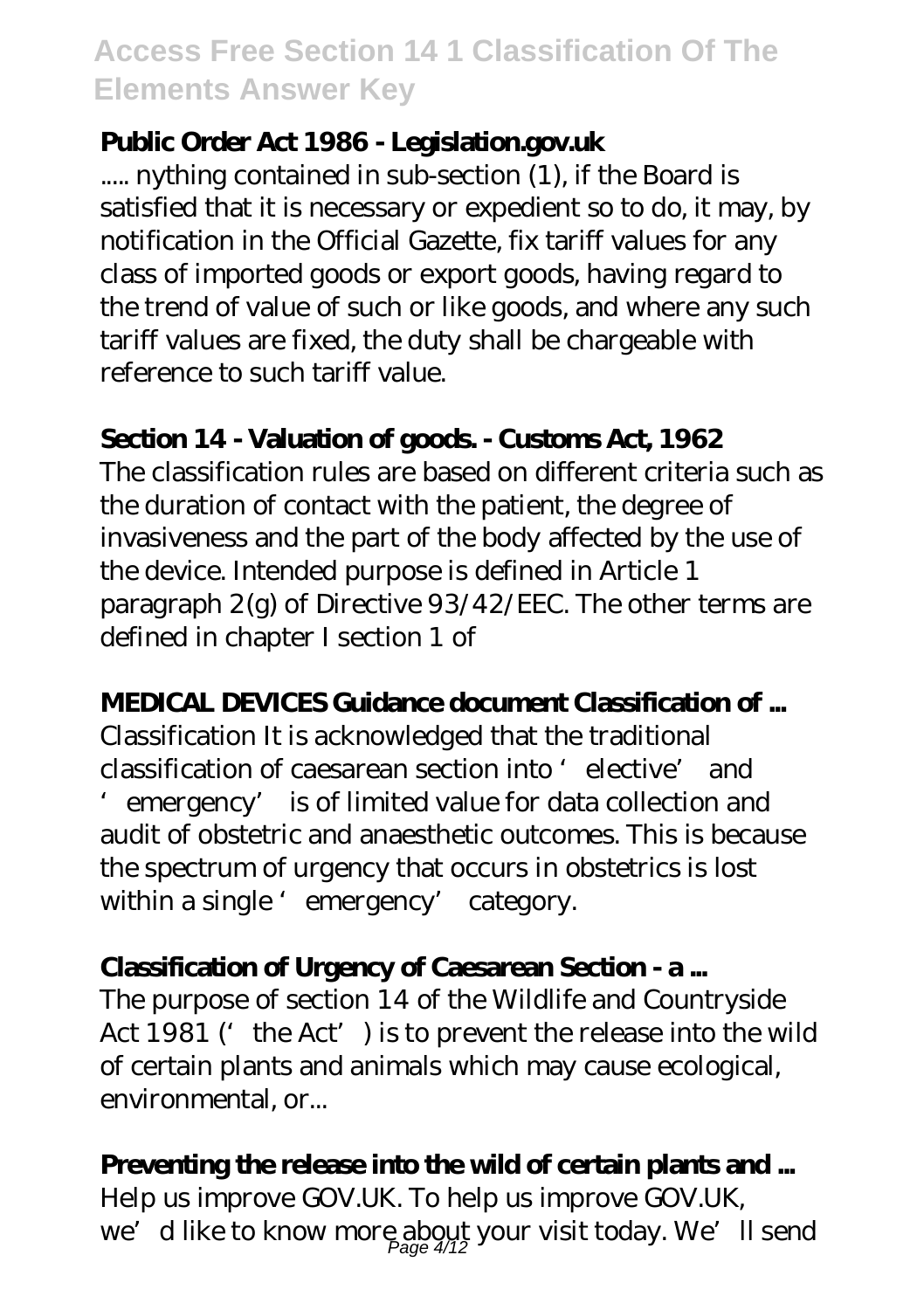you a link to a feedback form. It will take only 2 minutes to fill in. Don't ...

### **Standard industrial classification of economic activities ...**

NACE is the " statistical classification of economic activities in the European Community"1 and is the subject of legislation at the European Union level 2 , which imposes the use of the classification uniformly within all the Member States.

#### **NACE Rev. 2**

LR 14 : Standard listing (shares) Section 14.1 : Application 14 14.1.1 R LR 14/2 www.handbook.fca.org.uk Release 0 Oct 2020 14.1 Application This chapter applies to acompanywith, or applying for, astandard listingof sharesother than: (1)equity sharesissued by acompanythat is aninvestment entityunless it has apremium listingof a class of itsequity shares; and (2)preference sharesthat arespecialist securities.

# **Chapter 14 Standard listing (shares)**

The use of BS EN 60079-14 1 and the Institute of Petroleum Code 'Area Classification Code for Petroleum Installations: Model Code of practice in the Petroleum Industry' Part 15 are recommended. This is aimed mainly at small scale handling, with containers of 200 litres or less.

## **Hazardous Area Classification and Control of Ignition Sources**

Section 14: The Court. The Court shall consist of the following persons, namely: Class 1. The Representatives of the University. The Members of the Council The Deans of the Faculties and the Director of New College The Heads of Academic Departments and Schools The Director and Heads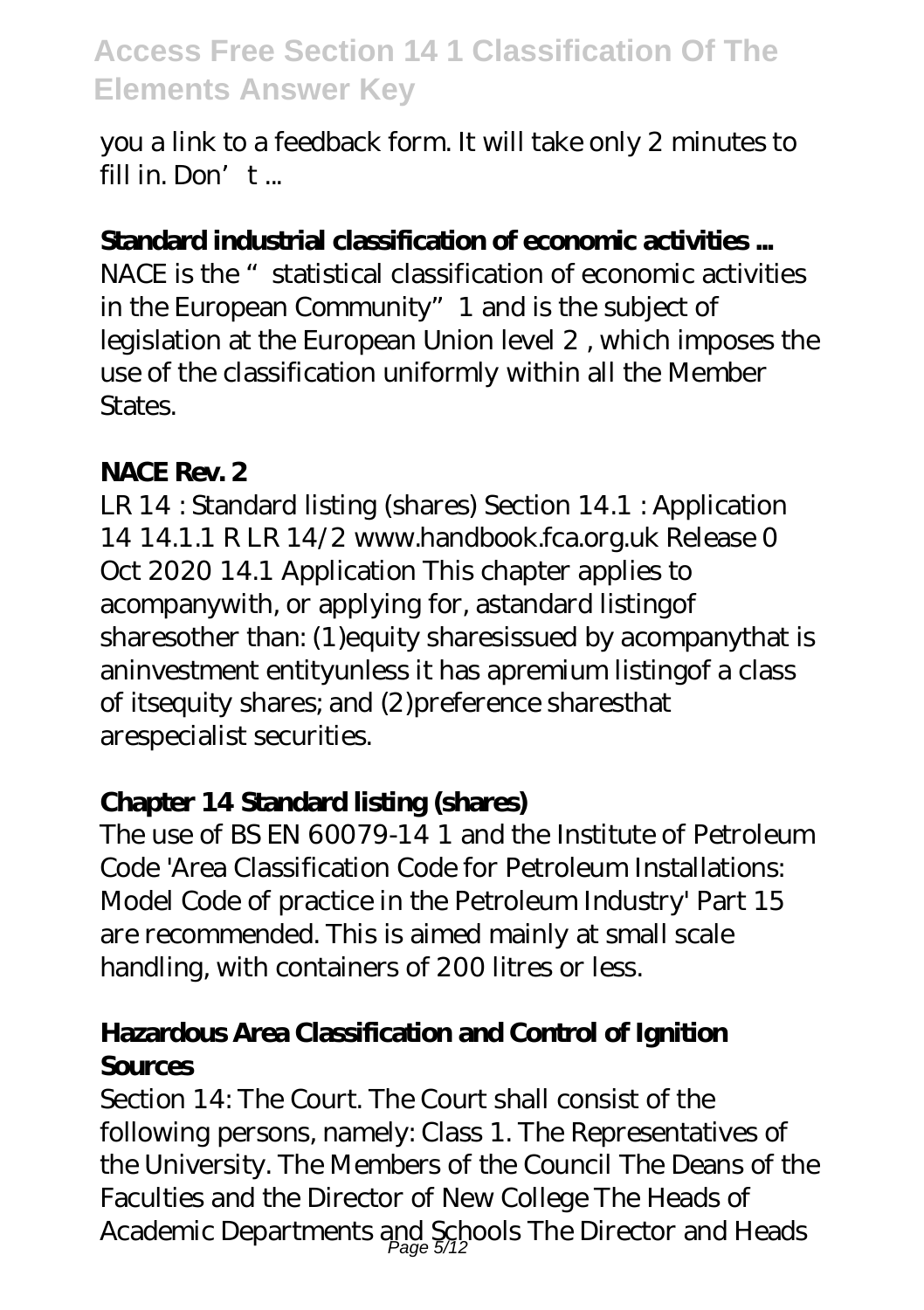of the four Research Divisions of the Southampton Oceanography ...

#### **Statutes - Section 14: The Court**

Classification. 2 CCR § 599.810. § 599.810. Out-of-Class Assignments - Excluded Employees. (a) For the purposes of this section: (1) "Excluded employee" means an employee as defined in Government Code section 3527 (b) (Ralph C. Dills Act) except those excluded employees who are designated managerial pursuant to Government Code section 18801.1. (2) "Out-of-class work" is defined as, more than 50 percent of the time, performing the full range of duties and responsibilities allocated ...

# **View Document - California Code of Regulations**

Article 14 prohibits hostile classification by law and is directed against discriminatory class legislation. A legislature for the purpose of dealing with the complex problem that arise out of an infinite variety of human relations cannot but proceed on some sort of selection or classification of persons upon whom the legislation is to operate.

### **Reasonable Classification under article 14**

Reasons for Classification, Executive Order 13526, Section 1.4. Classification Categories. Information shall not be considered for classification unless its unauthorized disclosure could reasonably be expected to cause identifiable or describable damage to the national security in accordance with section 1.2 of this order, and it pertains to

The Odyssey by Homer | Books 13-14 Summary and Analysis *Article 14 Fundamental Right Indian Constitution |* Page 6/12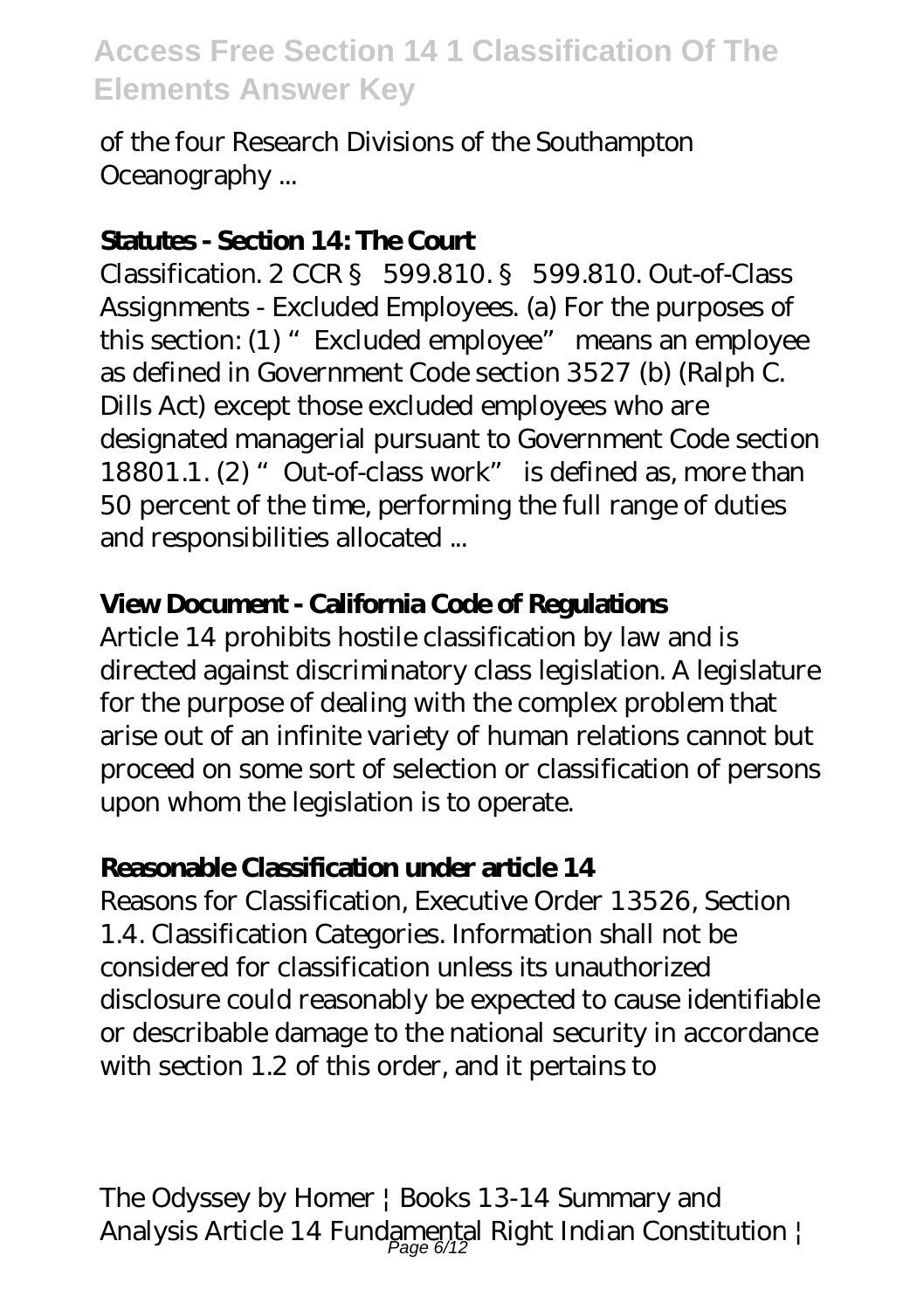*With Case Laws | 14(1) \u0026 14(2)* Cambridge IELTS 14 Test 1 Listening Test with Answers | IELTS Listening Test  $2020$  1 A.M Study Session - [lofi hip hop/chill beats] $9+$ SECTION 14, (46-48, 57) \u0026 15 | NEGOTIATION (Transfer) of NEGOTIABLE INSTRUMENTS -

भगवद गीता सार | संपूर्ण गीता |

Bhagawad Geeta- All Chapters With Narration Shailendra Bharti JULY WRAP UP // 14 Books // 2020 Kerala Financial Code Vol. 1, Part 7 (Episode 16) Kerala Financial Code Vol. 1, Part13 (Episode 23)

Kerala Financial Code Vol.1, Part 2 (Episode 11)*Kerala Financial Code Vol. 1, Part12 (Episode 22)* **Kerala Financial Code Vol. 1, Part 11 (Episode 20)**

side streets. [lofi / jazz hop / chill beats]Kerala Financial Code Vol. 1, Part 4 (Episode 13) **Gagan pratap sir marriage photo session || ktai jahar saadi part 2 ||** *How to score good Marks in Maths | How to Score 100/100 in Maths |*

*Body Scanner X - Ray !!* 

*को नंगा कर देगा || Undressed App* Chapter 14,

Long Term Liabilities, Part 1 Introduction - Factorisation - Chapter 14 - NCERT Class 8th Maths **Mrs. Dalloway by Virginia Woolf | Section 14 (Miss Kilman and Elizabeth Go Shopping)**

#KRIYAYOGA QUESTION \u0026 ANSWERS Part-14 by #gnananandagirimaharaj free kriyayoga classes Ph:9951576619

Chemistry Part II Chapter 14 Protein \u0026 its Classification*RULE AGAINST PERPETUITY: Section 14 of Transfer of Property Act 1882 in HINDI Full Lectures* Home - Day 14 Return | 30 Days of Yoga With Adriene #15 Analogy - JKSSB Class IV Vacancy Reasoning Free Classes // All Types of Analogy || Basics **Chemistry Part II Chapter**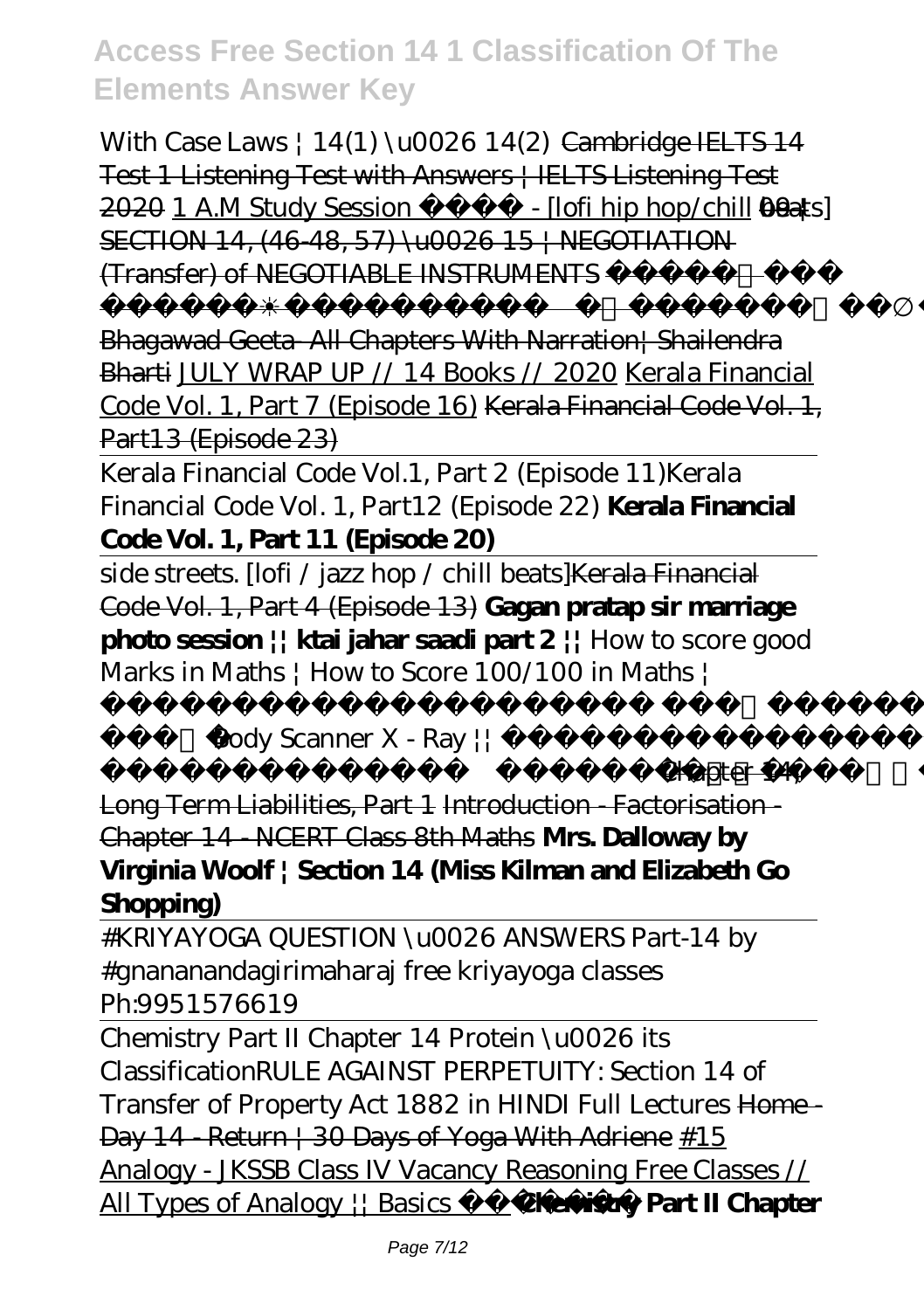**14 Classification of Enzymes** Introduction - Mensuration - Chapter 11 - NCERT Class 8th Maths BHU New Students!!Classes!!Offline campus Chemistry Part II Chapter 14 Biopolymers , Carbohydrates \u0026 its Classification **MonoSaccharides** 

| Semiconductor Electronics | Semiconductors Classifications | Class 12 Physics Chapter 14 | 14.1 |**Section 14 1 Classification Of**

There are currently no known outstanding effects for the Road Traffic Regulation Act 1984, Section 14. [ F1 14 Temporary prohibition or restriction on roads. (1) If the traffic authority for a road...

# **Road Traffic Regulation Act 1984**

14.1 These arrangements are intended to supplement statutory sick pay to provide additional payment during absence due to illness, injury or other disability. This section is supplemented by annex 26, which sets out a framework to support employers and staff in the management of sickness absence and in managing the risk of premature and unnecessary ill health retirements.

# **Section 14 Sickness absence England - NHS Employers**

5. Section 14(1) states Section 1(1) does not oblige a public authority to comply with a request for information if the request is vexatious. 6. The Freedom of Information Act was designed to give individuals a greater right of access to official information with the intention of making public bodies more transparent and accountable. 7.

# **Dealing with vexatious requests (section 14)**

Section 14 transfers will either follow the Section 14.1 or 14.8 process. For Section 14.1 transfers, we are required to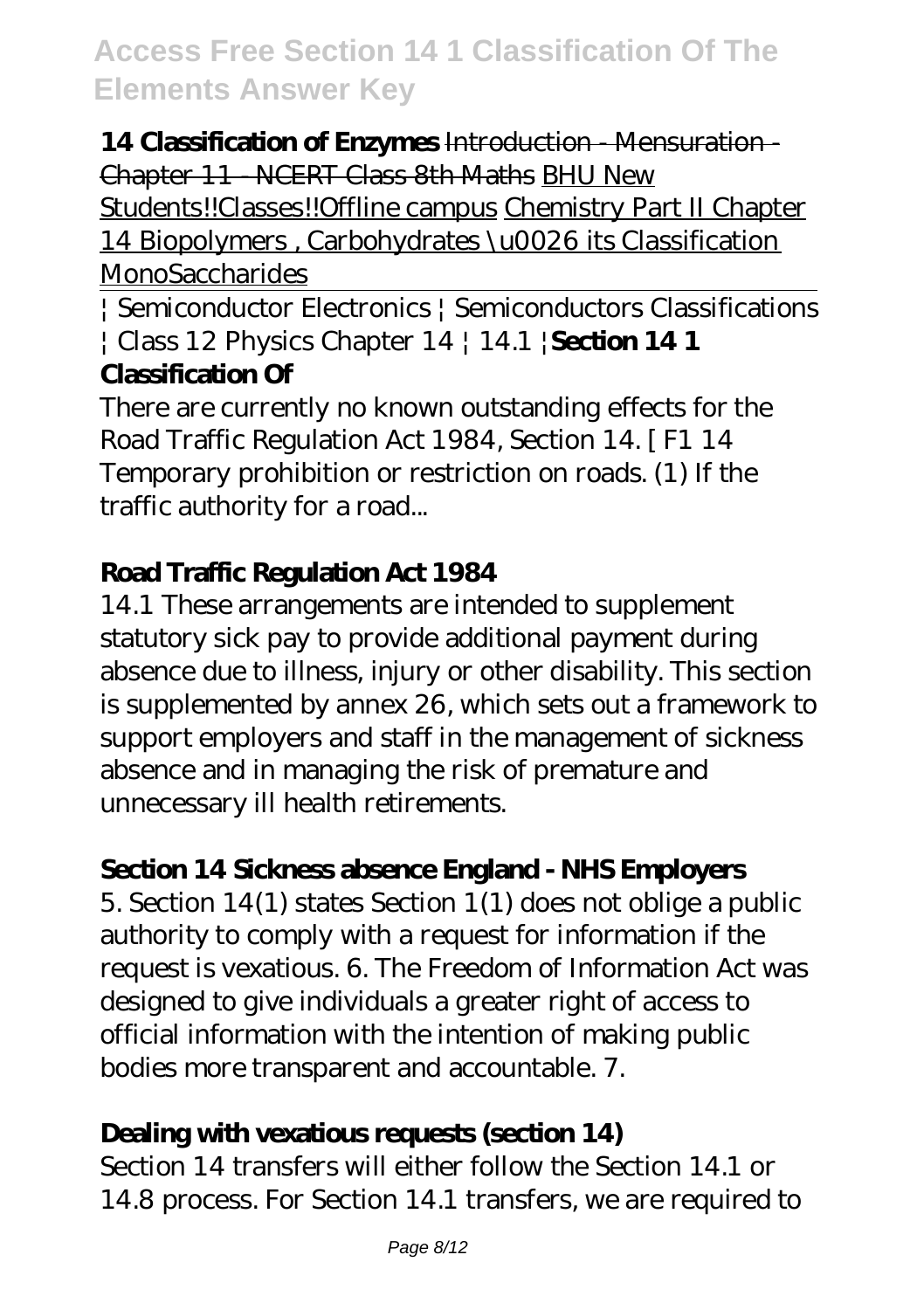submit the transfer documents to the Registrar of ... Section 14.1 Classification of the Elements Chapter 14 ... Start studying Holt Biology Chapter 14 Classification of Organisms.

## **Section 14 1 Classification Of The Elements Answer Key**

If a chemical product meets dangerous goods classification criteria, a UN number (i.e., four-figure identification number, UN1128) will be assigned and provided in section 14. In this article, we will provide a few tips about how to complete the SDS section 14. Required Info in SDS Section 14 Transport **Info** 

## **GHS SDS Preparation Tip 5: How to Complete Section 14 ...**

An SDS was supplied, which in section 14, gave the transport classification covering all the points as set out in REACH SDS requirements and in the current guidance. The UN number (UN1950), Proper Shipping Name, as in the IATA Dangerous Goods Regulations (DGRs) (aerosols, non-flammable, oxidising), as well as by the surface modes (AEROSOLS) and class (Division 2.2(5.1)) were quoted.

### **The importance of SDS section 14 information | Croner-i**

Public Order Act 1986, Section 14 is up to date with all changes known to be in force on or before 10 November 2020. There are changes that may be brought into force at a future date. Changes that...

### **Public Order Act 1986 - Legislation.gov.uk**

..... nything contained in sub-section (1), if the Board is satisfied that it is necessary or expedient so to do, it may, by notification in the Official Gazette, fix tariff values for any class of imported goods or export goods, having regard to the trend of value of such or like goods, and where any such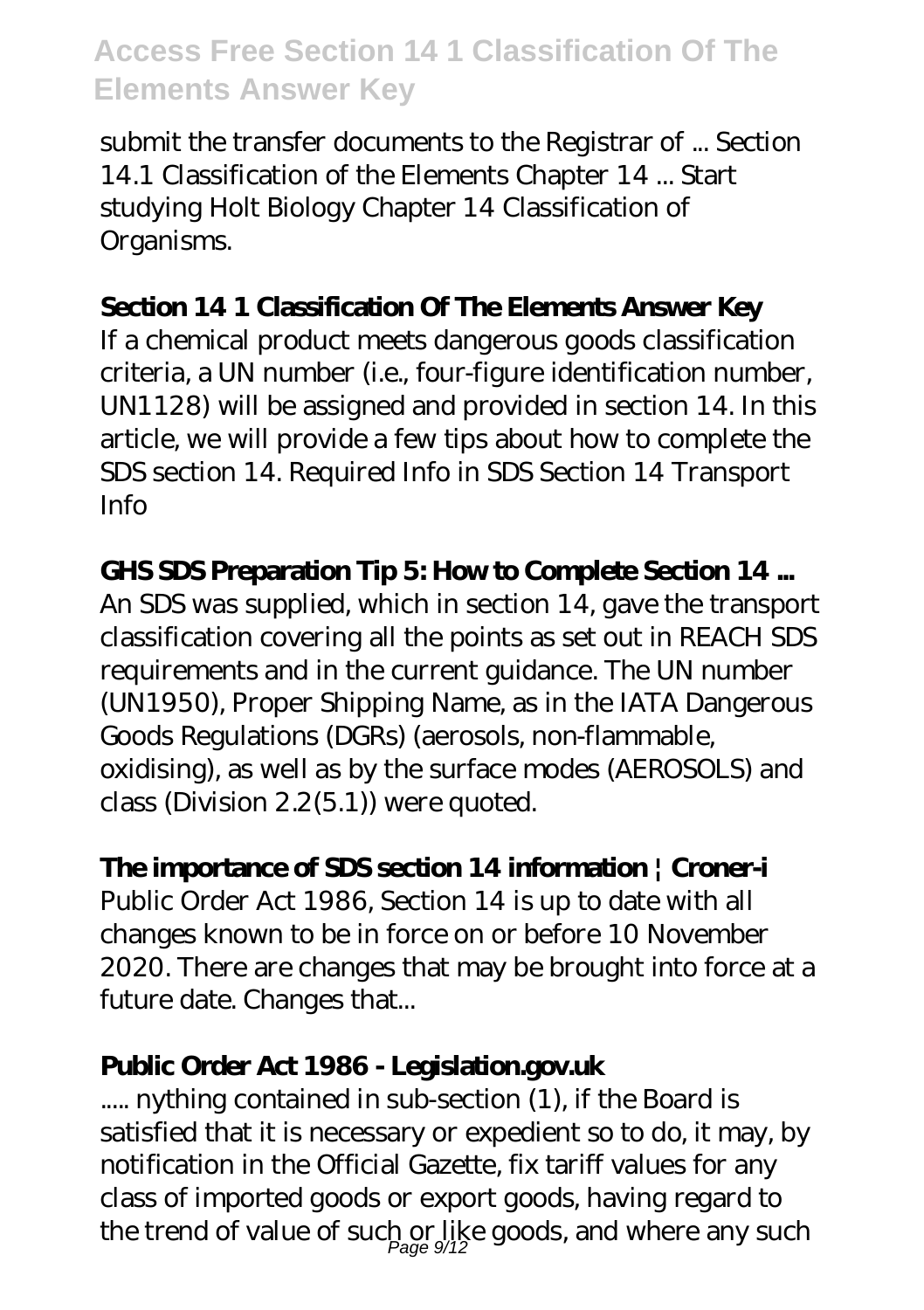tariff values are fixed, the duty shall be chargeable with reference to such tariff value.

### **Section 14 - Valuation of goods. - Customs Act, 1962**

The classification rules are based on different criteria such as the duration of contact with the patient, the degree of invasiveness and the part of the body affected by the use of the device. Intended purpose is defined in Article 1 paragraph 2(g) of Directive 93/42/EEC. The other terms are defined in chapter I section 1 of

#### **MEDICAL DEVICES Guidance document Classification of ...**

Classification It is acknowledged that the traditional classification of caesarean section into 'elective' and 'emergency' is of limited value for data collection and audit of obstetric and anaesthetic outcomes. This is because the spectrum of urgency that occurs in obstetrics is lost within a single 'emergency' category.

#### **Classification of Urgency of Caesarean Section - a ...**

The purpose of section 14 of the Wildlife and Countryside Act 1981 ('the Act') is to prevent the release into the wild of certain plants and animals which may cause ecological, environmental, or...

#### **Preventing the release into the wild of certain plants and ...**

Help us improve GOV.UK. To help us improve GOV.UK, we'd like to know more about your visit today. We'll send you a link to a feedback form. It will take only 2 minutes to fill in. Don't  $\ldots$ 

#### **Standard industrial classification of economic activities ...**

NACE is the "statistical classification of economic activities in the European Community",  $\frac{1}{\text{Page 10/12}}$  and is the subject of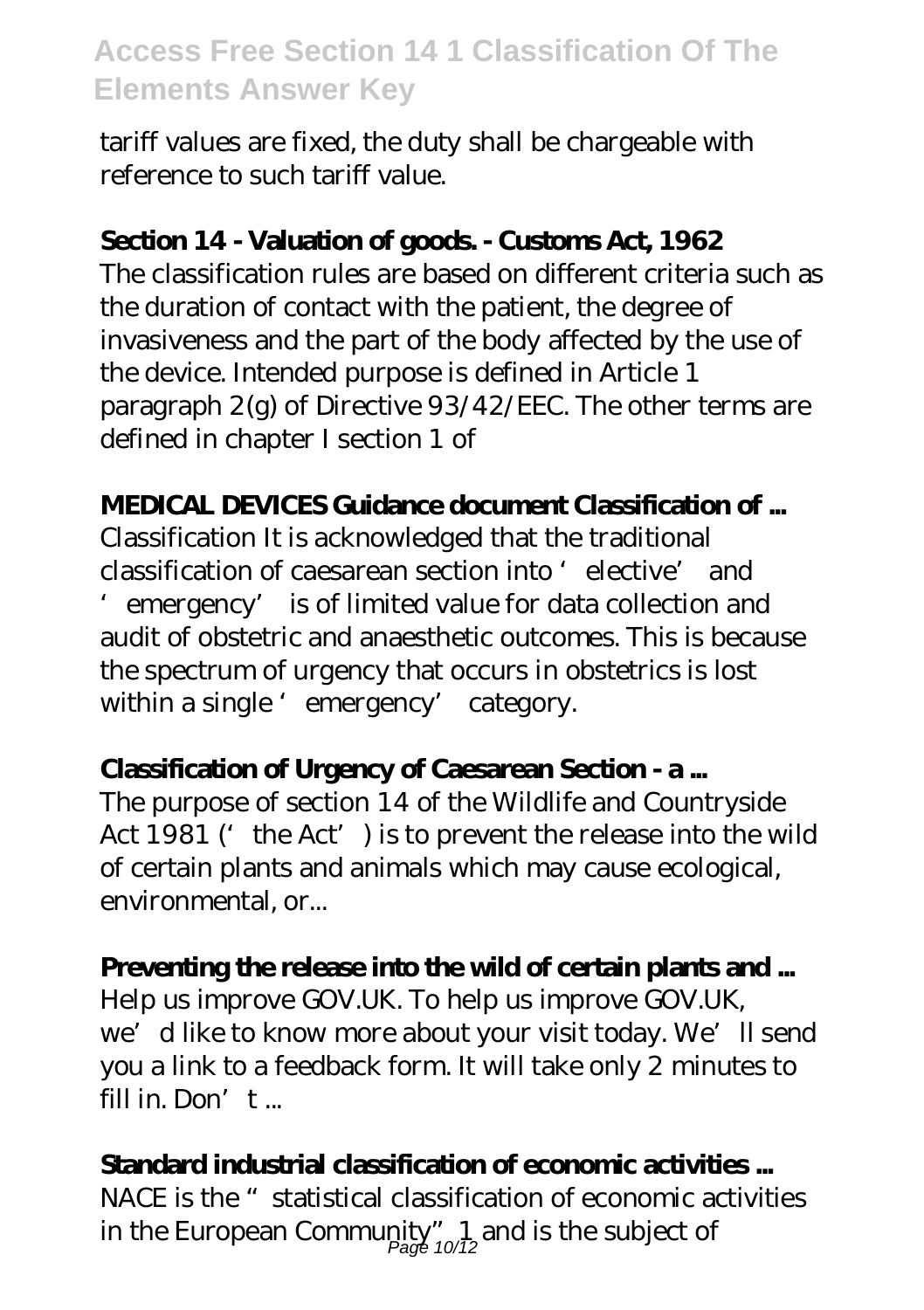legislation at the European Union level 2 , which imposes the use of the classification uniformly within all the Member States.

### **NACE Rev. 2**

LR 14 : Standard listing (shares) Section 14.1 : Application 14 14.1.1 R LR 14/2 www.handbook.fca.org.uk Release 0 Oct 2020 14.1 Application This chapter applies to acompanywith, or applying for, astandard listingof sharesother than: (1)equity sharesissued by acompanythat is aninvestment entityunless it has apremium listingof a class of itsequity shares; and (2)preference sharesthat arespecialist securities.

# **Chapter 14 Standard listing (shares)**

The use of BS EN 60079-14 1 and the Institute of Petroleum Code 'Area Classification Code for Petroleum Installations: Model Code of practice in the Petroleum Industry' Part 15 are recommended. This is aimed mainly at small scale handling, with containers of 200 litres or less.

## **Hazardous Area Classification and Control of Ignition Sources**

Section 14: The Court. The Court shall consist of the following persons, namely: Class 1. The Representatives of the University. The Members of the Council The Deans of the Faculties and the Director of New College The Heads of Academic Departments and Schools The Director and Heads of the four Research Divisions of the Southampton Oceanography ...

# **Statutes - Section 14: The Court**

Classification. 2 CCR § 599.810. § 599.810. Out-of-Class Assignments - Excluded Employees. (a) For the purposes of